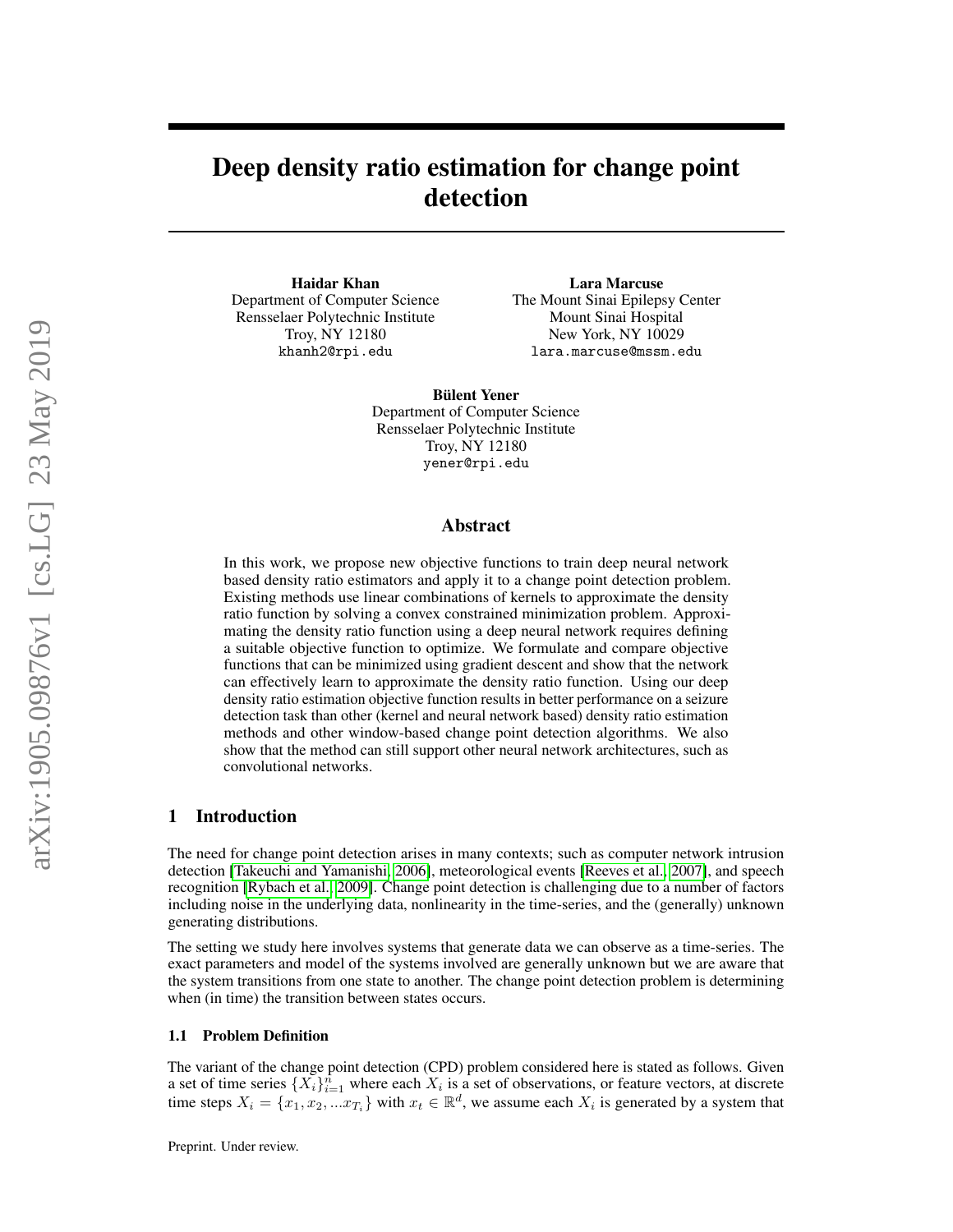<span id="page-1-0"></span>

Figure 1: Scalp EEG recording of a patient experiencing a seizure. The time series captures the transition of the patient from the non-seizure state (State A) to the seizure state (State B). The change point detection problem is determining the time at which the transition occurs.

undergoes a transition from state  $A$  to state  $B$  as shown in Figure [1.](#page-1-0) The CPD problem is determining the time at which the transition occurs in the time series  $X_i$  represented by a time  $\tau_i$ . Suppose  $P_A(x)$ and  $P_B(x)$  are the unknown probability distributions of the observations over the space  $\mathcal{X} = \mathbb{R}^d$  and that  $P_A(x) \neq P_B(x)$ . A change point is defined as a time  $\tau$  such that:

$$
\{x_1, x_2, ..., x_{\tau}\} \sim P_A(x)
$$

$$
\{x_{\tau+1}, x_{t+2}, ..., x_{T_i}\} \sim P_B(x)
$$

If the distributions  $P_A(x)$  or  $P_B(x)$  are known or easy to estimate, the CPD problem can be reduced to a simple hypothesis testing framework. Because this is not often the case, an array of methods have been developed for the CPD problem.

The rest of this paper is organized as follows. In Section [2,](#page-1-1) we review change point detection methods. In Section [3](#page-2-0) density ratio estimation and its application to change point detection is discussed in more detail. Section [4](#page-4-0) introduces density ratio estimation using deep neural networks and two novel objective functions for training networks for density ratio estimation. The empirical results are presented in Section [5.](#page-5-0) We discuss the results and conclude in Section [6](#page-7-0) and Section [7](#page-8-0) respectively.

## <span id="page-1-1"></span>2 Related Work

Early work on CPD posed the problem as comparing the probability distributions of time series over successive intervals to detect changes [\[Riedel et al., 1994\]](#page-9-3). A hypothesis testing framework was typically adopted with the null hypothesis of "no change" and the alternative hypothesis of "a change occurred". Examples of this approach include the cumulative sum (CUSUM) algorithm [\[Riedel et al.,](#page-9-3) [1994\]](#page-9-3), the generalized likelihood ratio [\[Gustafsson, 1996\]](#page-8-1), and likelihood detectors [\[Kuncheva, 2013\]](#page-9-4). The CUSUM algorithm calculates a cumulative sum of deviations from a baseline model over a time series and detects a change point when the sum passes a threshold. The generalized likelihood ratio test assumes a linear state space model and uses the likelihood ratio instead of the likelihood for hypothesis testing. Likelihood detectors estimate the probability distributions with Gaussian mixtures. These methods work well in single or low dimensional spaces, but are unable to detect change points in high dimensional time series.

Parametric methods relying on model assumptions such as auto regressive (AR) models [\[Takeuchi](#page-9-0) [and Yamanishi, 2006\]](#page-9-0) and subspace models [\[Idé and Tsuda, 2007\]](#page-8-2) have also been proposed. The change finder [\[Takeuchi and Yamanishi, 2006\]](#page-9-0) measures deviations from an AR model with linearity assumptions to detect outliers and change points. Subspace methods [\[Idé and Tsuda, 2007\]](#page-8-2) detect change points using distances between the subspaces of past and present windows estimated with principal component analysis. These methods demonstrate success for change point detection but are ineffective when model assumptions are violated.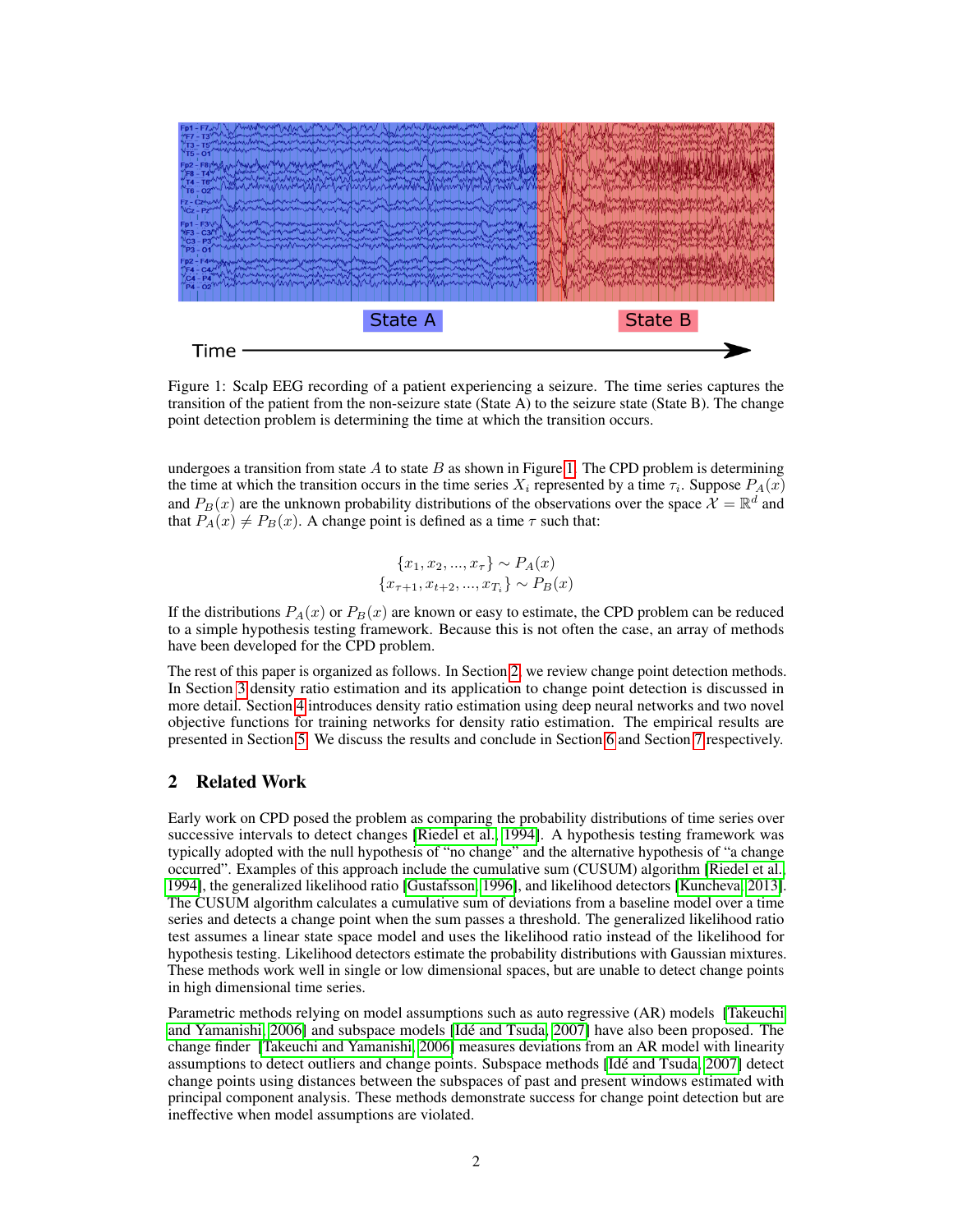Kernel methods for estimating the probability densities over consecutive intervals are an example of non-parametric models for change point detection. The kernel Fischer discriminant ratio has been proposed to detect change points [\[Mika et al., 1999,](#page-9-5) [Harchaoui et al., 2009\]](#page-8-3). Kernel Mean Matching [\[Gretton et al., 2008\]](#page-8-4) matches the moments of the distributions in a reproducing kernel Hilbert space with a kernel, such as the Gaussian kernel, and measures the distances between the distributions over separate intervals. These methods rely on the choice of kernel function instead of a pre-defined model but are still inaccurate when the feature space is high-dimensional [\[Vapnik, 2000\]](#page-9-6).

Attempts to circumvent density estimation in high dimensional spaces with non-parametric methods have focused on using kernels to estimate the ratio of the distributions instead of the probability distributions themselves. This line of research, called density ratio estimation, is motivated by the idea that since knowing the densities of two intervals implies knowing the density ratio but that knowing the ratio does not imply knowing the individual densities, estimating the ratio is an easier problem [\[Kawahara and Sugiyama, 2012\]](#page-8-5). The KL divergence based importance estimation procedure (KLIEP) [\[Sugiyama et al., 2008,](#page-9-7) [Kawahara and Sugiyama, 2012\]](#page-8-5) is one example of this approach. KLIEP estimates the density ratio of two consecutive samples using Gaussian kernels and detects change points when the density ratio exceeds a threshold. A similar approach is proposed with the unconstrained least squares importance fitting (uLSIF) and relative uLSIF [\[Liu et al., 2013\]](#page-9-8).

Virtual classifier based methods use classification algorithms to detect change points in time series [\[Desobry et al., 2005,](#page-8-6) [Hido et al., 2008\]](#page-8-7). This method has been extended to feature selection [\[Yamada et al., 2013\]](#page-9-9) using the Hilbert Schmidt Independence Criterion for feature ranking. These methods show promise for dealing with change point detection in high-dimensional spaces. Drawbacks include the prohibitive computational cost for training and testing a classifier for each candidate change point as well as a strong dependence on the feature space of the time series.

In this work, we improve density ratio estimation by using deep neural networks as the density ratio function approximator. This approach leverages the layered representation learning capabilities of deep networks to learn better approximations to the density ratio. The improved density ratio estimation results in better performance in change point detection.

## <span id="page-2-0"></span>3 Density Ratio Estimation

The ratio of two probability densities arises in many contexts such as Monte Carlo importance sampling and covariate shift detection. The ratio is useful for change point detection when it is taken between the distribution of the feature vectors x over the state space  $\mathcal{X} = \mathbb{R}^d$  conditioned on the state B and the state A:

$$
\beta = \frac{P(x|B)}{P(x|A)}
$$

For a time series, the density ratio  $\beta_t$  of a sample  $x_t$  measures the likelihood the sample comes from the distribution of state  $B$  vs. the distribution of state  $A$ . When viewed as a weight corresponding to each sample, a high value for  $\beta_t$  means the sample is likely to be from B and a value close to zero indicates the sample is from  $A$ . In the ideal case, if a change from state  $A$  to state  $B$  occurs in a time series  $X_i$  then the  $\beta$  values act like a step function over time where the step occurs at the change point.

The challenge with this approach is that  $\beta$  is not easy to compute. Directly estimating the probability densities  $P(x|A)$  and  $P(x|B)$  is difficult because of the general difficulty of density estimation in high dimensions. Since we only require the density ratio, estimating the conditional probability densities is actually over-solving the problem. We can avoid this by attempting to estimate the density ratio directly with a parameterized function and optimizing the parameters to match the true density ratio. Suppose we estimate the density ratio with a function  $f(x; \theta)$  with parameters  $\theta$ :  $f(x; \theta) \approx \frac{P(x|B)}{P(x|A)}$  $P(x|A)$ 

The parameters  $\theta$  can be optimized by noting that  $P(x|B) = P(x|A)f(x; \theta)$  and minimizing the KL divergence between  $P(x|B)$  and  $P(x|A)f(x; \theta)$ , as in the KLIEP method [\[Sugiyama et al., 2008\]](#page-9-7):

$$
\min_{\theta} \mathrm{KL}(P(x|B), P(x|A)f(x; \theta))
$$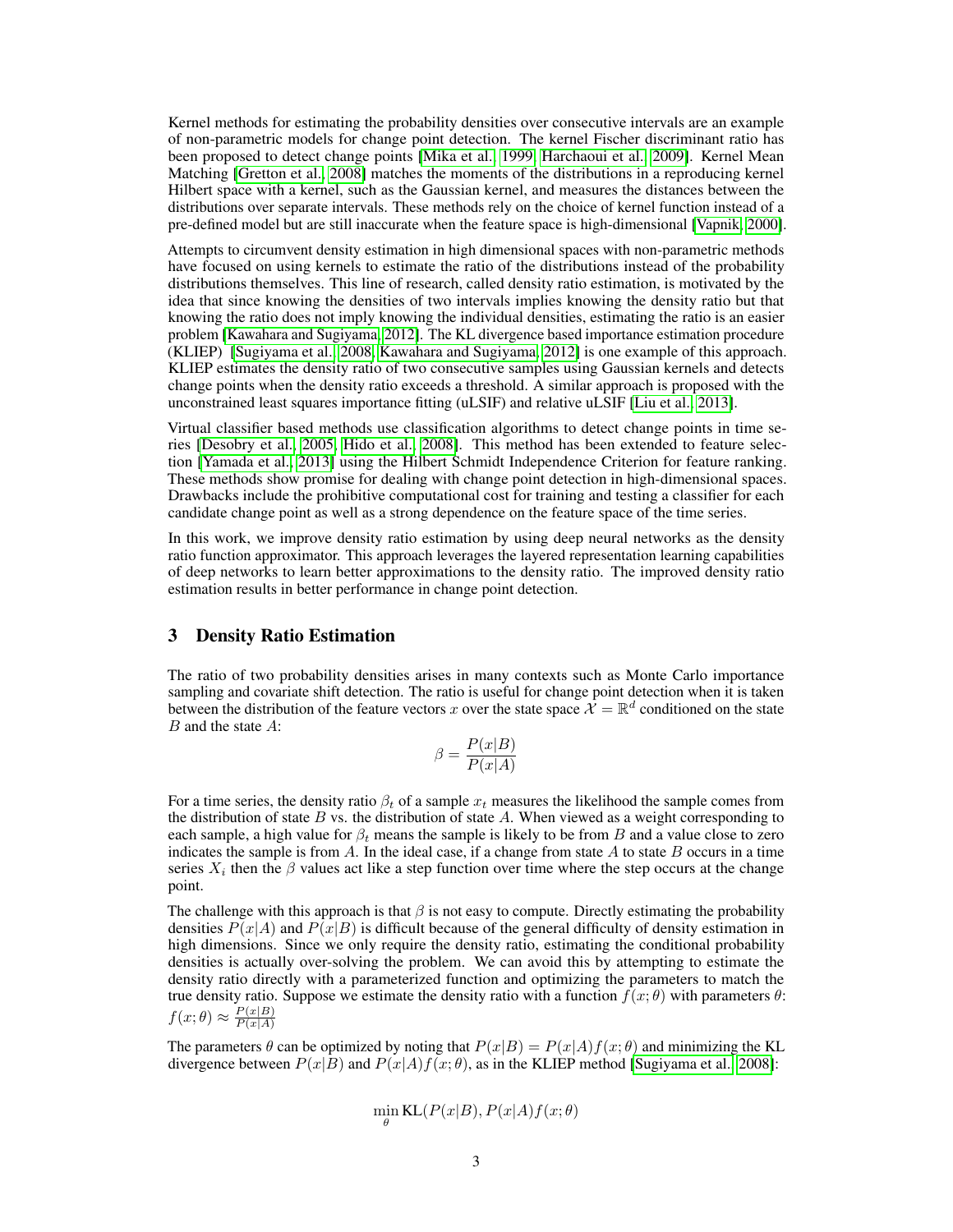$$
\min_{\theta} \sum_{x \in \mathcal{X}} P(x|B) \log \frac{P(x|B)}{P(x|A)} - \sum_{x \in \mathcal{X}} P(x|B) \log f(x; \theta)
$$

Since the first term does not depend on  $\theta$ , this can be rewritten as a minimization over the second term:

$$
\min_{\theta} - \sum_{x \in \mathcal{X}} P(x|B) \log f(x; \theta)
$$

Equality constraints are used to ensure  $P(x|A)f(x;\theta)$  represents a valid probability distribution:

$$
\sum_{x \in \mathcal{X}} P(x|A) f(x; \theta) = 1
$$

The function used to approximate the density ratio can be any parameterized function, such as a weighted linear combination of kernel functions:

$$
f(x; \theta) = \sum_{i=1}^{b} \theta_i K(x_i, x)
$$

In the case of functions which are linear in the parameters  $\theta$  the optimization problem is convex. For a neural network approximator  $f(x; \theta) = \sigma(\theta_1 \sigma(\theta_2 x))$  (with nonlinear activation function  $\sigma(\cdot)$ ) the optimization is not straightforward.

Estimating the density ratio for change point detection on a dataset of time series requires using the empirical estimates for the summations expressed above as well as splitting each time series into reference and evaluation segments. Each time series is split by assuming the system starts generating the time series in state A. Thus, the first  $n_r$  samples of each time series are labeled as being generated in state A. The remaining  $n_e$  samples of each time series are unlabeled, belonging either to state A or state B. This setting is referred to as semi-supervised or positive/unlabeled data in which only the reference samples are labeled (i.e.  $n_r$  is given). The task is to determine the label of the samples in the evaluation segment as well as previously unseen samples.

<span id="page-3-0"></span>After each time series is split into reference and evaluation segments, the optimization problem can be expressed as:

$$
\min_{\theta} -\frac{1}{n_e} \sum_{i=1}^{n_e} \log f(x; \theta)
$$
  

$$
f(x_j; \theta) > 0 \forall j = 1...n_r
$$
  

$$
\frac{1}{n_r} \sum_{j=1}^{n_r} f(x_j; \theta) = 1
$$
 (1)

Density ratio estimation provides a number of advantages over other methods when applied to change point detection. Each sample in the evaluation segment is given a weight that represents how different the sample is from the samples in the reference distribution without testing multiple possible change points. This is similar to methods for detecting covariate shift between training and test datasets, where each sample in the training dataset is given a weight signifying how similar or different it is to the test dataset distribution.

A drawback to the density ratio estimation methods presented here is that, as referenced earlier, it is not easy to optimize the parameters of the density ratio approximator when the objective is a non-linear function of the parameters  $\theta$ . This is the case when using a deep neural network to approximate the density ratio. The motivation to use a deep neural network for the density ratio approximator is that the layers in the neural network allow learning representations of the data at the same time as optimizing the objective. In the next section, we describe modifications to the above formulation that allows approximation of the density ratio with a deep neural network.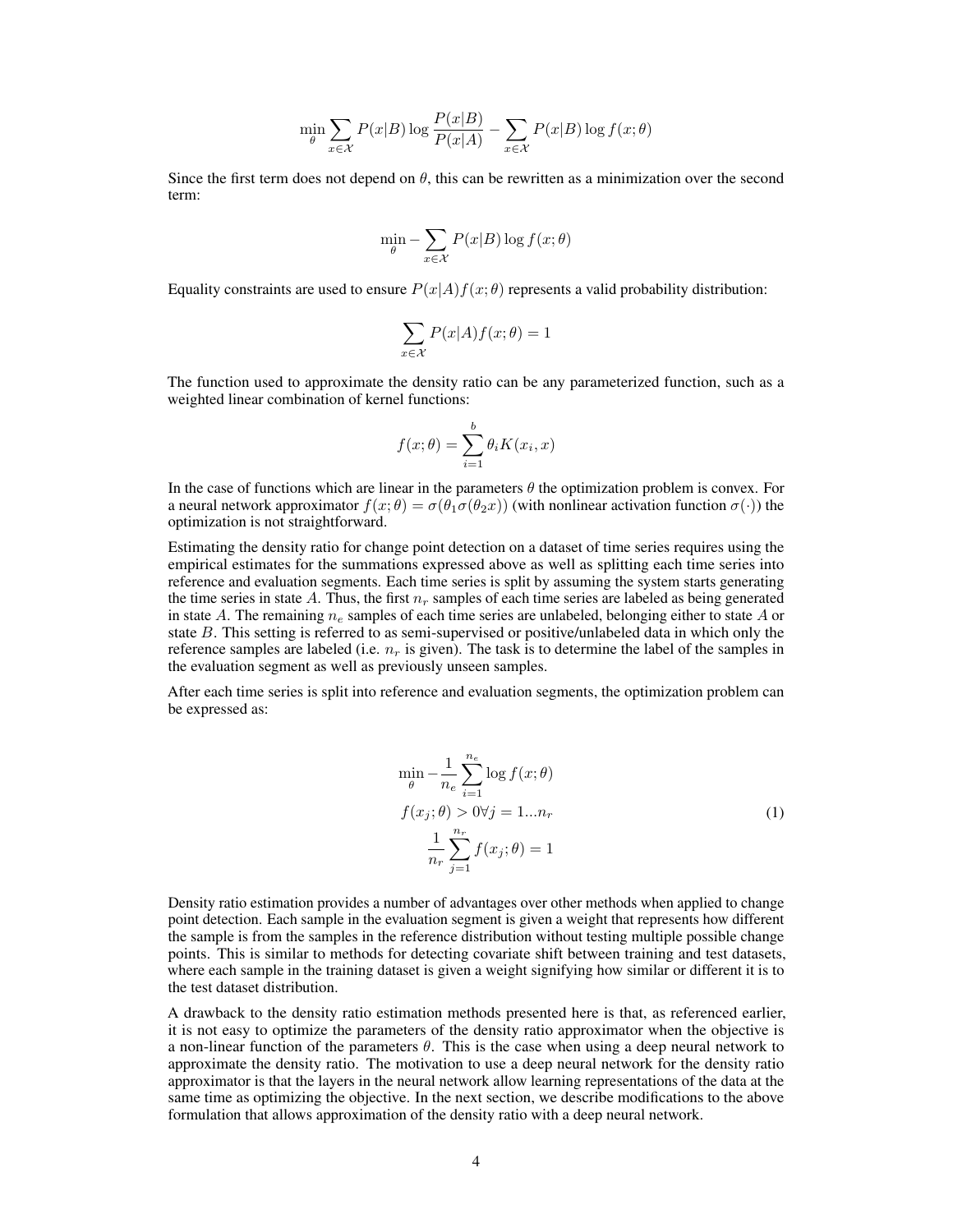## <span id="page-4-0"></span>4 Deep Density Ratio Estimation

One of the attractive qualities of the virtual classifiers method for change point detection is that it allows the optimization of both the feature space and the change point through the use of deep neural networks. However, this comes at a large computational cost because of the need to test multiple candidate change points. Density ratio estimation on the other hand, can directly weight evaluation samples based on their similarity to a reference distribution. The drawback to this is that the feature space flexibility is limited. We attempt to combine the strengths of both of these methods using deep neural networks to approximate the density ratio.

The main challenge to this approach is selecting an appropriate objective function to train the network to approximate the density ratio. The objective given in Equation [1](#page-3-0) cannot be directly optimized by a network because of the constraints. Training a good neural network based approximator to the density ratio requires an objective function that satisfies the constraints and can be optimized using minibatch stochastic gradient descent.

## 4.1 LSIF Objective

<span id="page-4-1"></span>This approach has been explored in [\[Nam and Sugiyama, 2015\]](#page-9-10) using a modified version of the least squares importance fitting (LSIF) [\[Liu et al., 2013\]](#page-9-8) objective function to train a convolutional network to approximate the density ratio. This formulation of the objective function is given by:

$$
\frac{1}{n_e} \sum_{j=1}^{n_e} f(x_j^e; \theta)^2 - \frac{2}{n_r} \sum_{i=1}^{n_r} f(x_i^r; \theta)
$$
\n(2)

In the formulation given in [\[Nam and Sugiyama, 2015\]](#page-9-10), the network is trained with pairs of reference and evaluation samples. However, this results in minibatch sizes too small to train on large datasets. We show in our experiments that using larger minibatch sizes with this objective function results in poor performance for change point detection.

We propose two new formulations of the density ratio estimation objective that allow approximating the density ratio with a deep neural network (DNN).

#### 4.2 DSKL Objective

Our first formulation uses the KL-divergence in both directions, also referred to as the JS-divergence, to avoid the equality constraints. This is motivated by considering the behavior of the density ratio estimator when the equality constraint in Equation [1](#page-3-0) is dropped:

$$
\min_{\theta} -\frac{1}{n_e} \sum_{i=1}^{n_e} \log f(x; \theta)
$$

$$
f(x_j; \theta) > 0 \forall j = 1...n_r
$$

Since the objective only depends on the evaluation samples,  $f(x; \theta)$  is free to assign arbitrarily large values to the density ratio for the evaluation samples with no regard to the effect on the reference samples. To avoid this, we consider minimizing the KL-divergence between  $P(x|B)$  and  $P(x|A) f(x; \theta)$  and the KL-divergence between  $P(x|A)$  and  $\frac{P(x|B)}{f(x; \theta)}$ . This yields:

$$
\min_{\theta} \text{KL}(P(x|B), P(x|A)f(x; \theta)) + \text{KL}(P(x|A), \frac{P(x|B)}{f(x; \theta)})
$$
\n
$$
\min_{\theta} \sum_{x \in \mathcal{X}} P(x|B) \log \frac{P(x|B)}{P(x|A)f(x; \theta)} + \sum_{x \in \mathcal{X}} P(x|A) \log \frac{P(x|A)f(x; \theta)}{P(x|B)}
$$

Dropping the terms irrelevant to the optimization because they do not depend on  $\theta$ :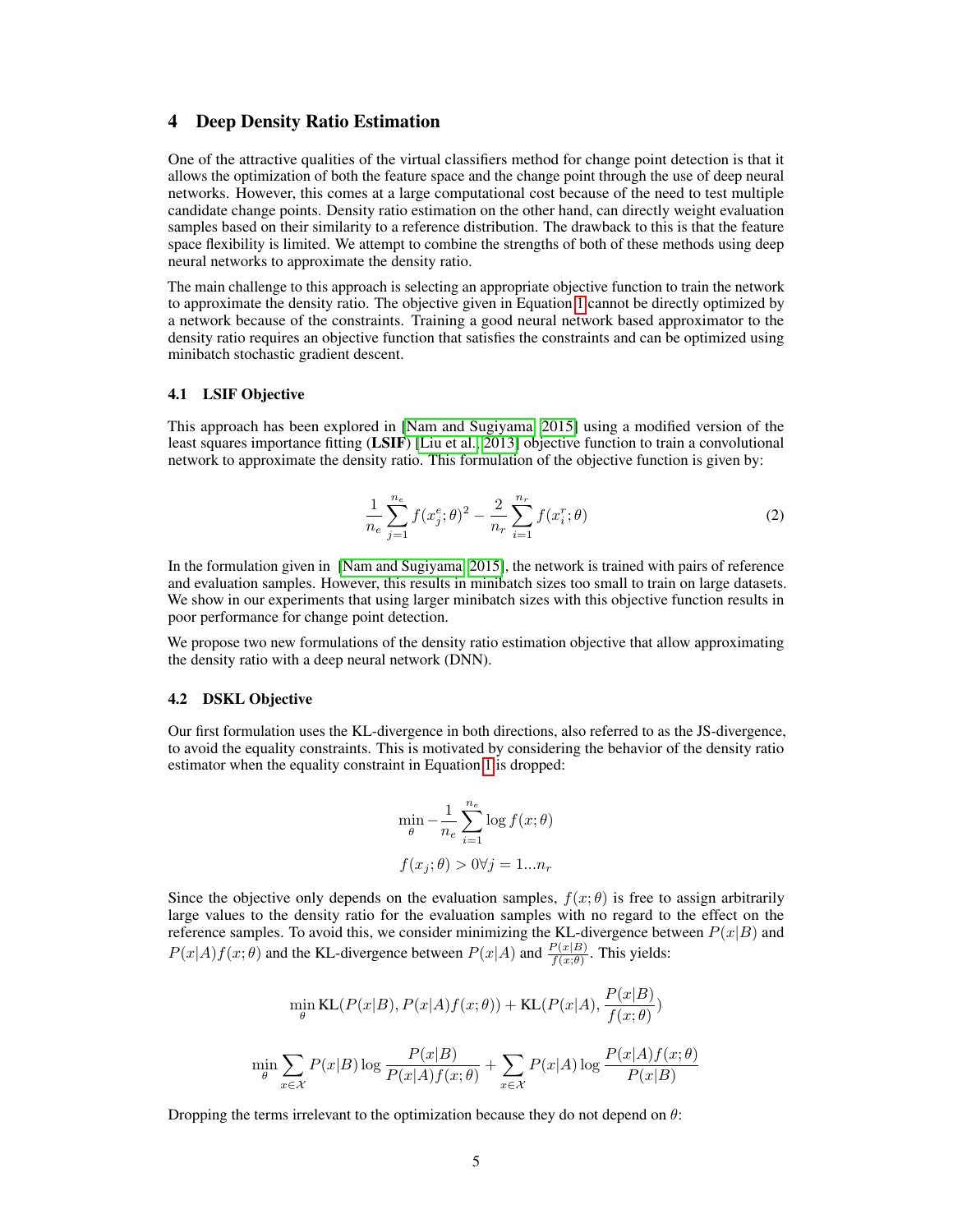$$
\min_{\theta} - \sum_{x \in \mathcal{X}} P(x|B) \log f(x; \theta) + \sum_{x \in \mathcal{X}} P(x|A) \log f(x; \theta)
$$

<span id="page-5-1"></span>Replacing the summations with the empirical estimates and assuming a reference and evaluation split yields the DSKL objective:

$$
-\frac{1}{n_e} \sum_{i=1}^{n_e} \log f(x_i; \theta) + \frac{1}{n_r} \sum_{j=1}^{n_r} \log f(x_j; \theta)
$$
 (3)

The function  $f(x; \theta)$  is an approximator to the density ratio, and therefore it does not represent a valid probability distribution. The density ratio is nonzero but unbounded from above. In this minimization problem, we are concerned with both samples where  $f(x; \theta) < 1$  (where the probability distribution in the denominator is larger than the distribution in the numerator) and where  $f(x; \theta) > 1$ .

The objective function in Equation [3](#page-5-1) can be minimized using full-batch gradient descent to optimize the parameters of the neural network. When using minibatch gradient descent or stochastic gradient descent the minibatch size must be optimized as a hyperparameter. Approximately equal numbers of reference and evaluation samples should be included in each batch.

#### 4.3 BARR Objective

<span id="page-5-2"></span>The second formulation uses a different approach to handle the constraints in Equation [1.](#page-3-0) A Lagrange multiplier is used to incorporate the equality constraint into the objective function as a barrier term. The original objective function can then be rewritten as the **BARR** objective:

$$
-\frac{1}{n_e} \sum_{i=1}^{n_e} \log f(x_i; \theta) + \lambda \left| \frac{1}{n_r} \sum_{j=1}^{n_r} f(x_j; \theta) - 1 \right| \tag{4}
$$

The Lagrange multiplier  $\lambda$  plays the familiar role of a regularizer in this formulation. Choosing the value for  $\lambda$  can be guided by the same heuristics used to choose regularization parameters for the model. Optimizing this objective by minibatch or stochastic gradient descent does not guarantee the equality constraint will be satisfied, especially when  $\lambda$  is small. For our experiments, the value of  $\lambda$ was fixed at 10.

We propose using a neural network to approximate the density ratio and tune the parameters of the network using each of the objective functions. This will allow learning a feature space at the same time as estimating when the system transitions from one state to the next.

## <span id="page-5-0"></span>5 Results

In our experiments, we compared the change point detection performance of the proposed method, called the deep density ratio estimator (DDRE) trained using the objective functions given in Equations [2,](#page-4-1) [3,](#page-5-1) and [4,](#page-5-2) to two other popular density ratio estimation methods, KLIEP [\[Sugiyama](#page-9-7) [et al., 2008\]](#page-9-7) and rULSIF [\[Liu et al., 2013\]](#page-9-8) as well as other change point detection algorithms. We give a brief description of each change point detection (CPD) method tested in the appendix.

The metric used to compare methods is average detection lag, also known as average run length. For a given set of true change points  $\{t\}_{i=1}^N$  and a set of corresponding predicted change points  $\{\tau\}_{i=1}^N$ , the average detection lag is  $ADL = \frac{1}{N} \sum_{i=1}^{N} |t_i - \tau_i|$ .

#### 5.1 Simulations

Monte Carlo simulations were carried out to estimate average detection lag for three methods, KLIEP, rUSLIF, and DDRE. A gaussian distribution was used to model the underlying time series and the change point was modeled by a change in the parameters of the distribution. This experiment required two generating distributions;  $P(x|\overline{A})$  and  $\overline{P}(x|B)$ , the pre-change and post-change distributions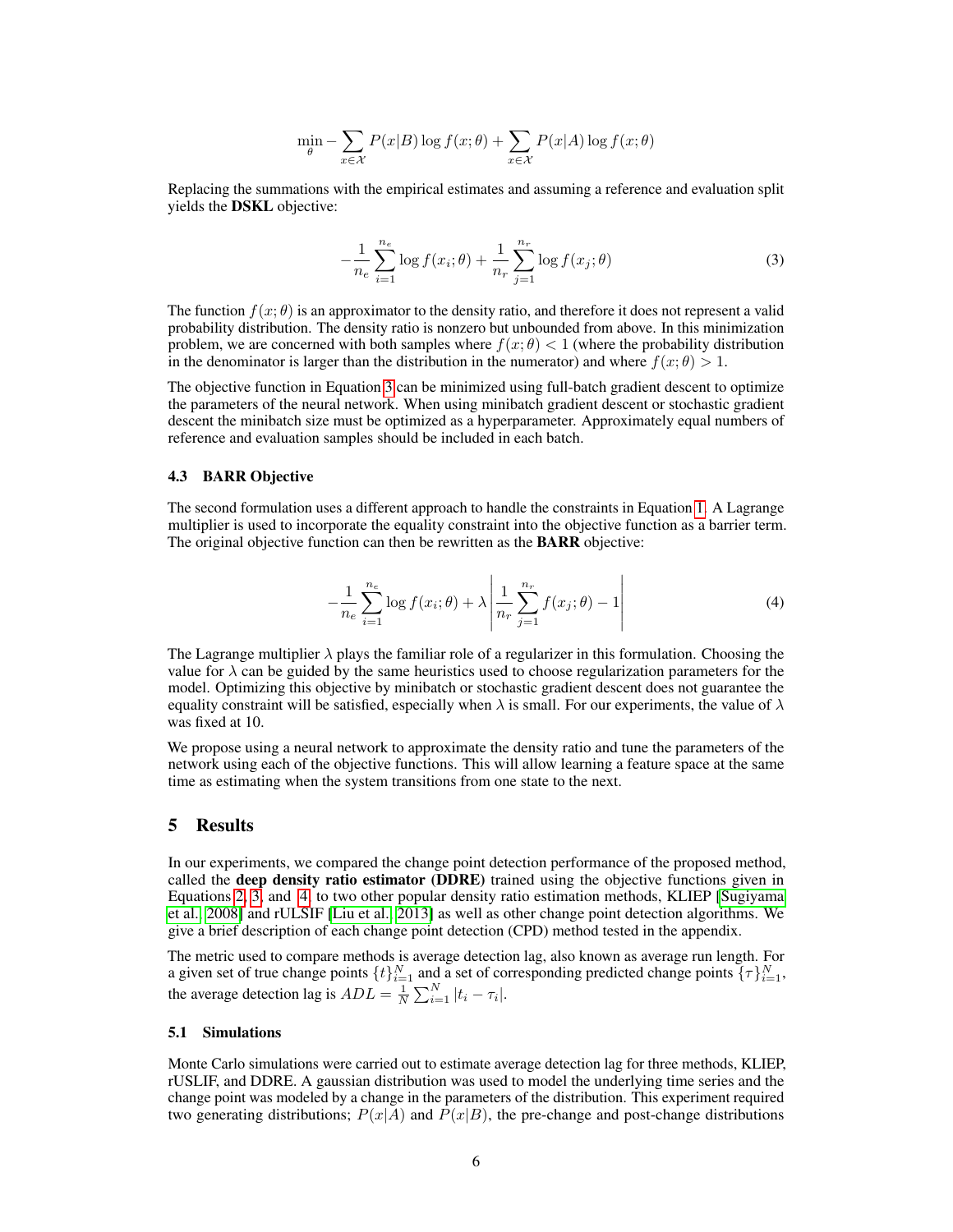respectively. We varied the dimensionality of the feature space  $(D)$  from 10-100. Each experiment was repeated for 20 iterations.

We used a multivariate gaussian distribution  $\mathcal{N}(\mu_1, \Sigma_1)$  with  $\mu_1 \in \mathbb{R}^D$  and  $\Sigma_1 \in \mathbb{R}^{D \times D}$  randomly selected from a uniform distribution ( $\Sigma_1$  was constrained to be a symmetric positive definite matrix) for  $P(x|A)$ .  $P(x|B)$  was generated by perturbing the parameters of  $P(x|A)$  by random amounts.

#### 5.1.1 Simulation results

The deep density ratio estimator (DDRE) used in our experiments consisted of 5 fully connected layers with ReLU activations [\[Nair and Hinton, 2010\]](#page-9-11) and 500 units in each layer except the last layer. The final output activation of this network is also a ReLU because the density ratio takes values in the range  $[0, \infty)$ . Dropout [\[Agarwal et al., 2011\]](#page-8-8) and L-2 regularization of 0.01 was applied at every layer. The network was trained using the DSKL loss function (Equation [3\)](#page-5-1). Mini-batch stochastic gradient descent was used with a batch size of 200 and an initial learning rate of 1e-3. In each experiment the network was trained until the validation loss stopped decreasing.

The average detection lags (ADL) for each method are shown in Figure [2a,](#page-6-0) a lower ADL is better. Each of these figures shows the estimated ADL of KLIEP, rULSIF, and DDRE. We observed that the performance gap between DDRE and the other methods increased with the dimension of the feature space, indicating DDRE functions better than other methods in high dimensional spaces. This is due to the deep neural networks automatic feature extraction capabilities.

## 5.2 EEG Dataset

In the epileptic brain, seizures are characterized by abnormal firing of large networks of neurons. Since seizures can occur as random times, detecting the onset of a seizure is useful for patients, caregivers, clinicians, and even neuro-stimulation devices. The electrical activity of the brain can be monitored externally using a device containing electrodes placed on the scalp, called an electroencephalogram (EEG). The most widely used configuration of the electrodes on the scalp is known as the 10-20 system.

The EEG dataset contains 121 recordings with 22 channels sampled at 256 Hz each containing a single lead seizure. The EEG data is part of a publicly available dataset recorded at the Mount Sinai Hospital<sup>[1](#page-6-1)</sup>. The data is provided in the European Data Format [\[Kemp and Olivan, 2003\]](#page-8-9). Statistics of the dataset are summarized in the appendix.

<span id="page-6-0"></span>

(b) Diagram showing how the database of time series is split. Each time series contains a single change

(a) Shown are the simulation results for each of the point. The reference segments represent sections of  $\alpha$ . three density ratio estimation methods. The deep density ratio estimator (DDRE) outperforms the other methods (lower ADL is better). Error bars show one standard deviation. the time series known to be in state A. The evaluation segments represent sections of the time series with unknown state labels.

#### Figure 2

The data in each of our experiments consisted of a dataset of  $N = 121$  time series, each of which contains an actual change from a state  $A$  (nonseizure) to a state  $B$  (seizure). For each experiment

<span id="page-6-1"></span><sup>1</sup> <http://www.dsrc.rpi.edu/?page=databank>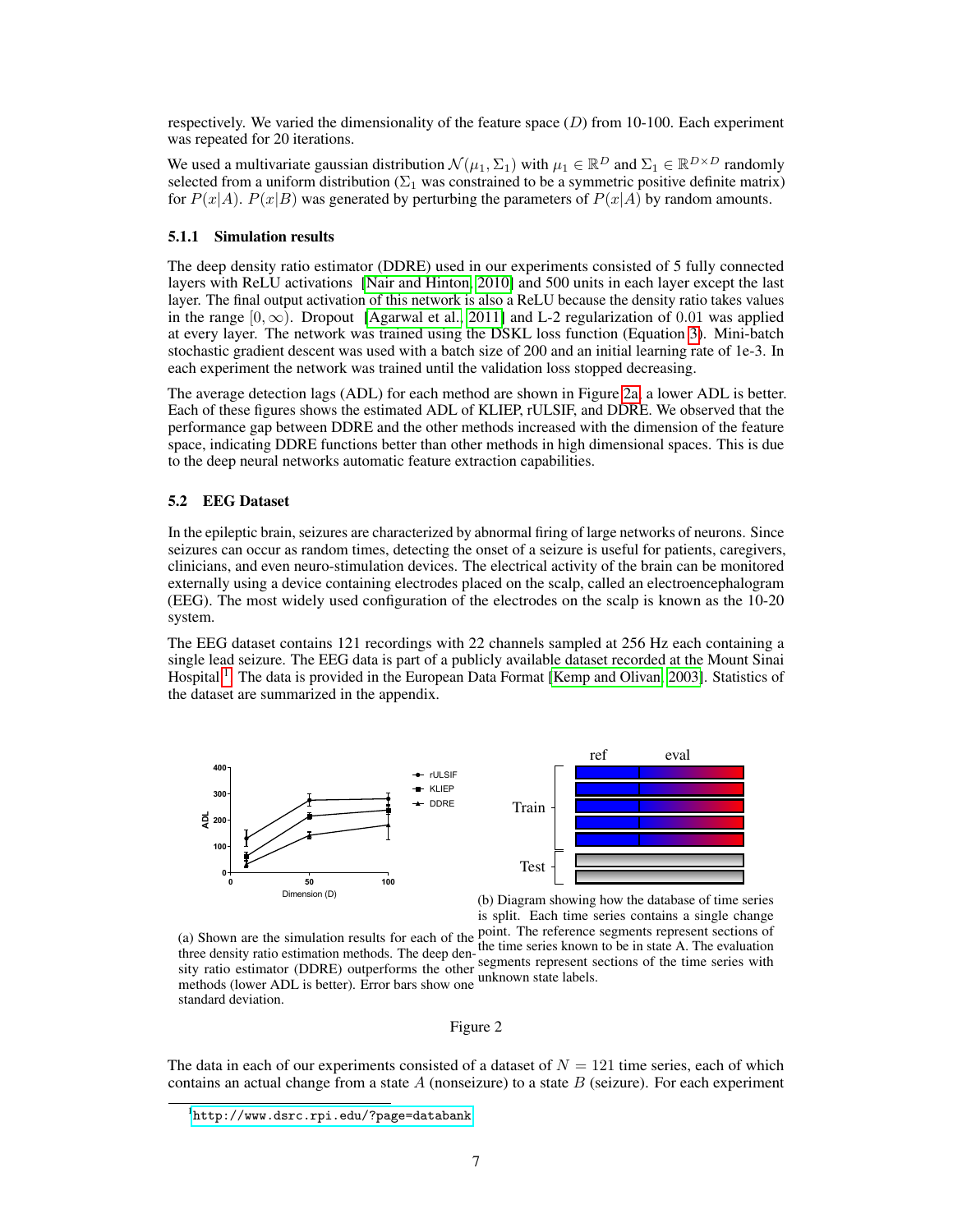the dataset of time series is first split into a test set  $(20\%)$  and a training set  $(80\%)$ . Since all the recordings contain a minimum of 60 minutes of nonseizure activity before the seizure, the first 20% of samples in each time series in the training set are used to create the reference segments. The remaining samples in each time series in the training set are allocated as the evaluation segment. The model is then trained on the reference and evaluation samples using cross-validation to select parameters. The resulting model is used to estimate the density ratios of the samples in the test set. This setup is shown in Figure [2b.](#page-6-0)

When using the density ratio estimation approach, the model outputs the estimated density ratio for each sample in each time series in the test set. These are transformed into a change point prediction for each time series by fitting a sigmoid function such as the logistic function to the ratio values with parameters k and  $x_0$ :  $y = -\frac{1}{1+e^{-k(t-x_0)}}$  The fitted value of the parameter  $x_0$  is used as the predicted change point. This method was adopted as the thresholding function for all the density ratio estimation methods. This is not necessary for window based change point detection methods as the algorithm directly returns the most likely change point.

<span id="page-7-1"></span>



for each method. 30 bootstrap resampling runs were lag for the three objective functions LSIF, BARR, and used to construct box plots of the ADL. The red hori-DSKL. The LSIF and BARR objectives were unstable zontal line shows the median ADL for each method.

(a) Average detection lag (ADL) scores (in seconds) (b) The effects of minibatch size on average detection for small minibatch sizes (10)

Figure 3: Empricial results on EEG dataset

# <span id="page-7-0"></span>6 Discussion

We compare the performance of density ratio based change point detection methods in detecting seizure onset on this dataset. All methods except DCDRE were trained on 396 signal features extracted from the EEG. The features consisted of three energy measures (average energy, Teager-Kaiser energy, and line-length) computed on six frequency bands for each channel as described in [Cook et al.](#page-8-10) [\[2013\]](#page-8-10). The convolutional neural network (CNN) was trained directly on the wavelet transform of the EEG signal.

The average detection lag for each method over 30 bootstrap resampling runs is shown in Figure [3a.](#page-7-1) The kernel based density ratio estimation methods (rULSIF and KLIEP) and window based change point detection methods (\*CPD) achieve 31-42 median ADL (lower is better). Using kernel functions to approximate the density ratio did not show much improvement over window based change point detection algorithms.

DDRE-LSIF and DDRE-BARR, two deep density ratio estimation methods, perform much worse at 51-52 ADL. DDRE-DSKL outperforms the other density ratio estimation methods and window based change point detection method with a lower ADL of 25. Figure [3b](#page-7-1) shows the effect of minibatch size on ADL. Unlike the other two density ratio estimation objectives LSIF and BARR, the DSKL objective treats reference and evaluation samples equally allowing the network to update the density ratio on the evaluation samples using the (given) information about the reference set.

In all cases, the deep convolutional density ratio estimator (DCDRE) outperformed the other methods (16 ADL) but exhibited high variance across bootstrapping runs. This improvement is due to the ability to incorporate the feature extraction capabilities of the convolutional filters into density ratio estimation. The high variance of the deep density ratio estimators compared to the kernel based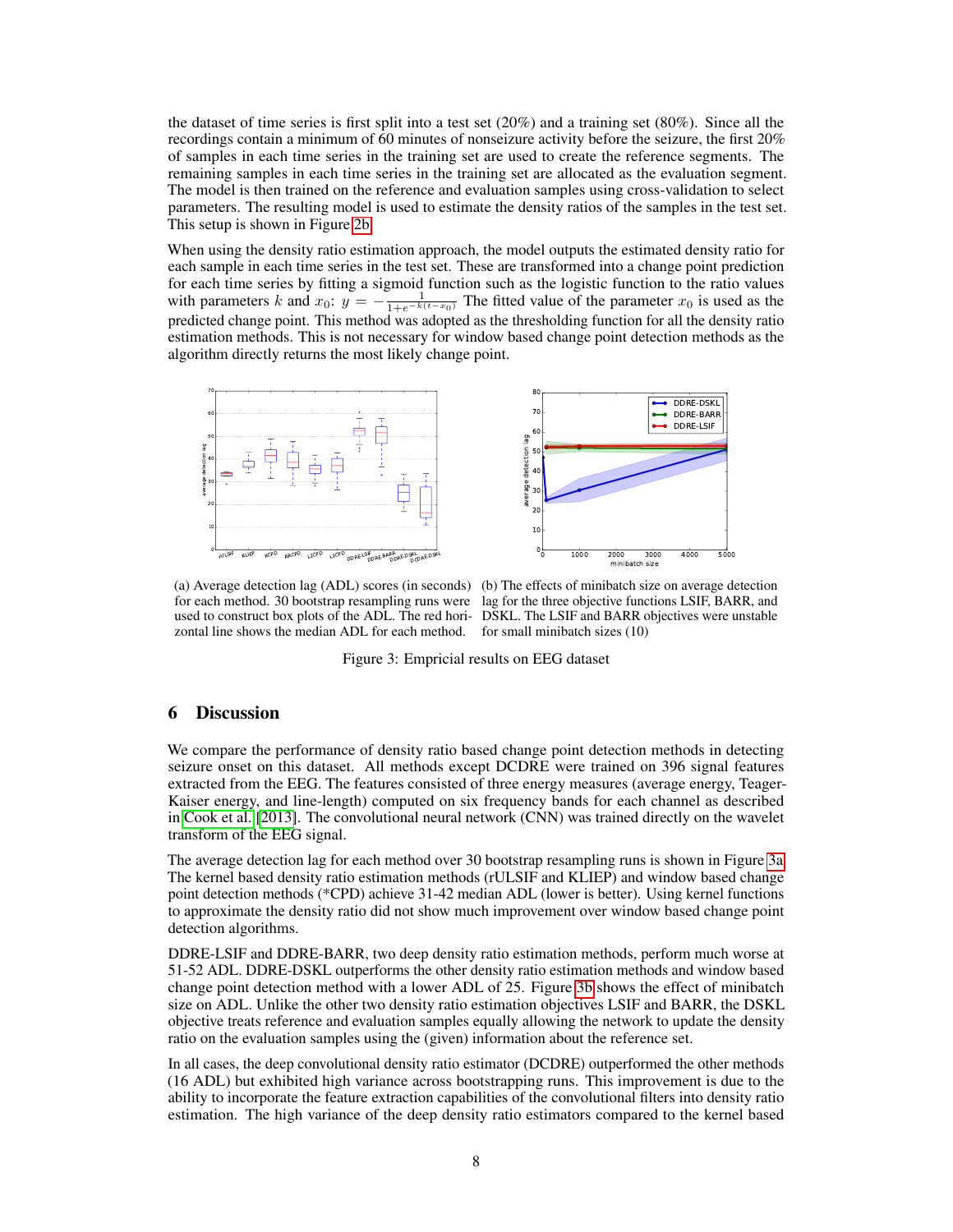density ratio estimators is caused by the tendency of deep neural network optimization to converge to local optima.

# <span id="page-8-0"></span>7 Conclusion

In this work, we develop novel objective functions for density ratio estimation using deep neural networks and compare their performance on a seizure detection task. Our proposed method uses a modified objective function suited to minibatch gradient descent training. We compare our method to two state of the art kernel-based density ratio estimation methods as well as change point detection methods. The results show a clear advantage to deep neural network based density ratio estimation methods especially when convolutional networks are used to learn feature representations.

## References

- <span id="page-8-11"></span>Martín Abadi, Ashish Agarwal, Paul Barham, Eugene Brevdo, Zhifeng Chen, Craig Citro, Greg S. Corrado, Andy Davis, Jeffrey Dean, Matthieu Devin, Sanjay Ghemawat, Ian Goodfellow, Andrew Harp, Geoffrey Irving, Michael Isard, Yangqing Jia, Rafal Jozefowicz, Lukasz Kaiser, Manjunath Kudlur, Josh Levenberg, Dan Mane, Rajat Monga, Sherry Moore, Derek Murray, Chris Olah, Mike Schuster, Jonathon Shlens, Benoit Steiner, Ilya Sutskever, Kunal Talwar, Paul Tucker, Vincent Vanhoucke, Vijay Vasudevan, Fernanda Viegas, Oriol Vinyals, Pete Warden, Martin Wattenberg, Martin Wicke, Yuan Yu, and Xiaoqiang Zheng. TensorFlow: Large-Scale Machine Learning on Heterogeneous Distributed Systems. *arXiv*, mar 2016. ISSN 0270-6474. doi: 10.1038/nn.3331.
- <span id="page-8-8"></span>Alekh Agarwal, Sahand N. Negahban, and Martin J. Wainwright. Noisy matrix decomposition via convex relaxation: Optimal rates in high dimensions. *Journal of Machine Learning Research*, 15:1929–1958, feb 2011. ISSN 15337928. doi: 10.1214/12-AOS1000.
- <span id="page-8-10"></span>Mark J Cook, Terence J O'Brien, Samuel F Berkovic, Michael Murphy, Andrew Morokoff, Gavin Fabinyi, Wendyl D'Souza, Raju Yerra, John Archer, Lucas Litewka, Sean Hosking, Paul Lightfoot, Vanessa Ruedebusch, W Douglas Sheffield, David Snyder, Kent Leyde, and David Himes. Prediction of seizure likelihood with a long-term, implanted seizure advisory system in patients with drug-resistant epilepsy: a first-in-man study. *The Lancet Neurology*, 12(6):563–571, jun 2013. ISSN 14744422. doi: 10.1016/S1474-4422(13) 70075-9.
- <span id="page-8-6"></span>F Desobry, Manuel Davy, and Christian Doncarli. An online kernel change detection algorithm. *IEEE Transactions on Signal Processing*, 53(8):2961–2974, aug 2005. ISSN 1053-587X. doi: 10.1109/TSP.2005. 851098.
- <span id="page-8-4"></span>Arthur Gretton, Alex Smola, Jiayuan Huang, Marcel Schmittfull, Karsten Borgwardt, and Bernhard Schölkopf. Covariate Shift by Kernel Mean Matching. In *Dataset Shift in Machine Learning*, pages 131–160. The MIT Press, dec 2008. ISBN 978-0-262-17005-5. doi: 10.7551/mitpress/9780262170055.003.0008.
- <span id="page-8-1"></span>F Gustafsson. Estimation and change detection of tire-road friction using the wheel slip. In *Proceedings of Joint Conference on Control Applications Intelligent Control and Computer Aided Control System Design*, pages 99–104. IEEE, 1996. ISBN 0-7803-3032-3. doi: 10.1109/CACSD.1996.555237.
- <span id="page-8-3"></span>Zaid Harchaoui, Francis Bach, and Eric Moulines. Kernel change-point analysis. *Advances in Neural Information Processing Systems*, 21:609–616, 2009. doi: 10.1016/j.oftal.2013.04.001.
- <span id="page-8-7"></span>Shohei Hido, Tsuyoshi Idé, Hisashi Kashima, Harunobu Kubo, and Hirofumi Matsuzawa. Unsupervised Change Analysis Using Supervised Learning. In *Advances in Knowledge Discovery and Data Mining*, pages 148–159. Springer Berlin Heidelberg, Berlin, Heidelberg, 2008. doi: 10.1007/978-3-540-68125-0\_15.
- <span id="page-8-2"></span>Tsuyoshi Idé and Koji Tsuda. Change-Point Detection using Krylov Subspace Learning. In *Proceedings of the 2007 SIAM International Conference on Data Mining*, pages 515–520, Philadelphia, PA, apr 2007. Society for Industrial and Applied Mathematics. ISBN 978-0-89871-630-6. doi: 10.1137/1.9781611972771.54.
- <span id="page-8-5"></span>Yoshinobu Kawahara and Masashi Sugiyama. Sequential change-point detection based on direct densityratio estimation. *Statistical Analysis and Data Mining*, 5(2):114–127, apr 2012. ISSN 19321864. doi: 10.1002/sam.10124.
- <span id="page-8-9"></span>Bob Kemp and Jesus Olivan. European data format 'plus' (EDF+), an EDF alike standard format for the exchange of physiological data. *Clinical Neurophysiology*, 114(9):1755–1761, sep 2003. ISSN 13882457. doi: 10.1016/S1388-2457(03)00123-8.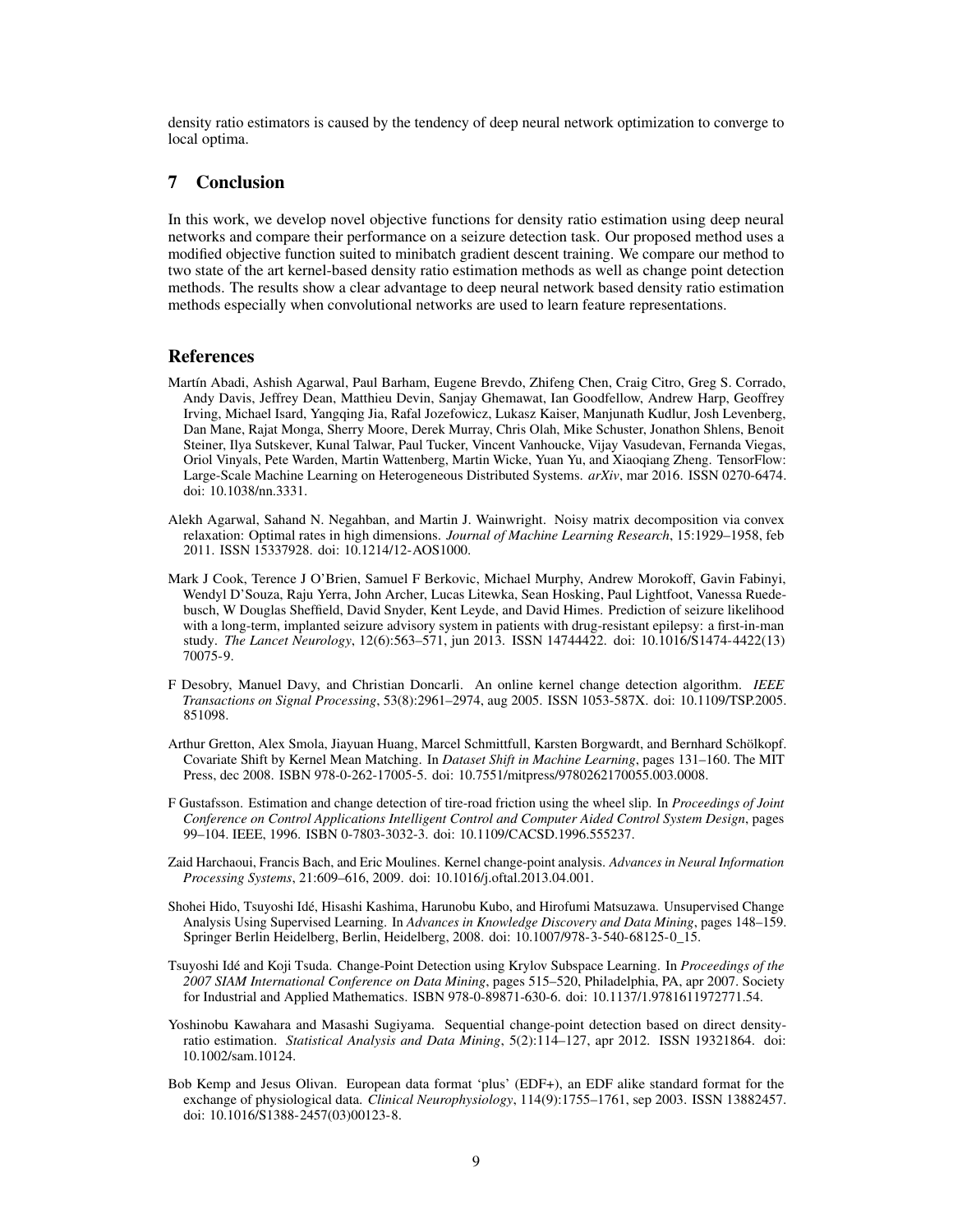- <span id="page-9-13"></span>Haidar Khan, Lara Marcuse, Madeline Fields, Kalina Swann, and Bulent Yener. Focal Onset Seizure Prediction Using Convolutional Networks. *IEEE Transactions on Biomedical Engineering*, 65(9):2109–2118, sep 2018. ISSN 0018-9294. doi: 10.1109/TBME.2017.2785401.
- <span id="page-9-12"></span>Diederik P Kingma and Jimmy Ba. Adam: A Method for Stochastic Optimization. *arXiv*, pages 1–15, dec 2014. ISSN 09252312. doi: http://doi.acm.org.ezproxy.lib.ucf.edu/10.1145/1830483.1830503.
- <span id="page-9-4"></span>Ludmila I. Kuncheva. Change Detection in Streaming Multivariate Data Using Likelihood Detectors. *IEEE Transactions on Knowledge and Data Engineering*, 25(5):1175–1180, may 2013. ISSN 1041-4347. doi: 10.1109/TKDE.2011.226.
- <span id="page-9-8"></span>Song Liu, Makoto Yamada, Nigel Collier, and Masashi Sugiyama. Change-point detection in time-series data by relative density-ratio estimation. *Neural Networks*, 43:72–83, jul 2013. ISSN 08936080. doi: 10.1016/j.neunet.2013.01.012.
- <span id="page-9-5"></span>S. Mika, G. Ratsch, J. Weston, B. Scholkopf, and K.R. Mullers. Fisher discriminant analysis with kernels. In *Proceedings of the 1999 IEEE Signal Processing Society Workshop*, pages 41–48. IEEE, 1999. ISBN 0-7803-5673-X. doi: 10.1109/NNSP.1999.788121.
- <span id="page-9-11"></span>Vinod Nair and Geoffrey E Hinton. Rectified Linear Units Improve Restricted Boltzmann Machines. In *International Conference on Machine Learning*, pages 807–814, 2010. ISBN 9781605589077. doi: 10.1.1. 165.6419.
- <span id="page-9-10"></span>Hyunha Nam and Masashi Sugiyama. Direct Density Ratio Estimation with Convolutional Neural Networks with Application in Outlier Detection. *IEICE Transactions on Information and Systems*, E98.D(5):1073–1079, 2015. ISSN 0916-8532. doi: 10.1587/transinf.2014EDP7335.
- <span id="page-9-1"></span>Jaxk Reeves, Jien Chen, Xiaolan L. Wang, Robert Lund, and Qi Qi Lu. A Review and Comparison of Changepoint Detection Techniques for Climate Data. *Journal of Applied Meteorology and Climatology*, 46(6):900–915, jun 2007. ISSN 1558-8424. doi: 10.1175/JAM2493.1.
- <span id="page-9-3"></span>Kurt S. Riedel, Michèle Basseville, Igor V. Nikiforov, and Michele Basseville. Detection of Abrupt Changes: Theory and Application. *Technometrics*, 36(3):326, aug 1994. ISSN 00401706. doi: 10.2307/1269388.
- <span id="page-9-2"></span>David Rybach, Christian Gollan, Georg Heigold, Björn Hoffmeister, Jonas Lööf, Ralf Schlüter, and Hermann Ney. The RWTH Aachen University open source speech recognition system. In *Proceedings of the Annual Conference of the International Speech Communication Association, INTERSPEECH*, pages 2111–2114, 2009.
- <span id="page-9-7"></span>Masashi Sugiyama, Taiji Suzuki, Shinichi Nakajima, Hisashi Kashima, Paul von Bünau, and Motoaki Kawanabe. Direct importance estimation for covariate shift adaptation. *Annals of the Institute of Statistical Mathematics*, 60(4):699–746, dec 2008. ISSN 0020-3157. doi: 10.1007/s10463-008-0197-x.
- <span id="page-9-0"></span>J. Takeuchi and Kenji Yamanishi. A unifying framework for detecting outliers and change points from time series. *IEEE Transactions on Knowledge and Data Engineering*, 18(4):482–492, apr 2006. ISSN 1041-4347. doi: 10.1109/TKDE.2006.1599387.
- <span id="page-9-14"></span>Charles Truong, Laurent Oudre, and Nicolas Vayatis. Selective review of offline change point detection methods. *arXiv*, jan 2018. ISSN 1557-170X. doi: 10.1109/IEMBS.2009.5333850.
- <span id="page-9-6"></span>Vladimir N. Vapnik. Direct Methods in Statistical Learning Theory. In *The Nature of Statistical Learning Theory*, pages 225–265. Springer New York, New York, NY, 2000. doi: 10.1007/978-1-4757-3264-1\_8.
- <span id="page-9-9"></span>Makoto Yamada, Akisato Kimura, Futoshi Naya, and Hiroshi Sawada. Change-point detection with feature selection in high-dimensional time-series data. *IJCAI International Joint Conference on Artificial Intelligence*, pages 1827–1833, 2013. ISSN 10450823. doi: 10.1111/j.1540-5907.2009.00426.x.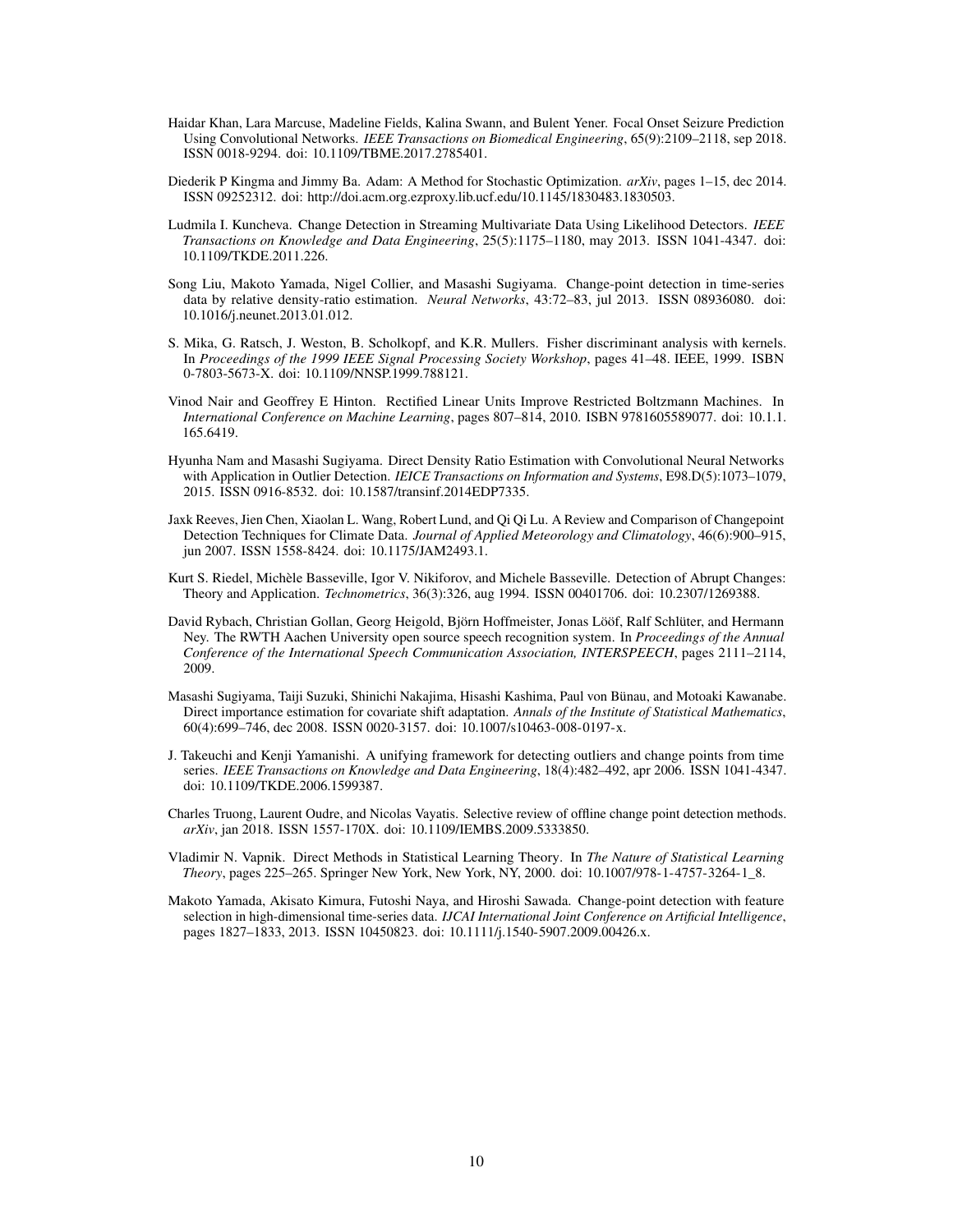# Appendix

#### Density Ratio Based CPD

These methods perform change point detection by first learning an approximation to the density ratio function. During inference, the learned function is applied to the input signal and the change point is determined using a thresholding function.

KLIEP The Kullback-Leibler Importance Estimation Procedure is a density ratio estimation method that uses kernel functions, typically gaussian kernels, to approximate the density ratio. Specifically, the density ratio is approximated by a weighted combination of kernels:

$$
f(x; \theta) = \sum_{l=1}^{b} \theta_l \phi(x, x_l)
$$

The parameters  $\theta$  are learned by solving the convex optimization problem given in Equation [1](#page-3-0) which minimizes the KL-divergence between the reference distribution and the approximation [Sugiyama et al.](#page-9-7) [\[2008\]](#page-9-7).

rULSIF Similar to KLIEP, Relative Unconstrained Least Squares Importance Fitting uses kernels to approximate the density ratio, however a different optimization problem is solved to learn the parameters. The objective function is derived using the squared loss and is written as:

$$
\frac{1}{2n_r} \sum_{x \in \mathcal{X}} f(x; \theta)^2 - \frac{1}{n_e} \sum_{x \in \mathcal{X}} f(x; \theta)
$$

For a complete description, see [Liu et al.](#page-9-8) [\[2013\]](#page-9-8).<sup>[2](#page-10-0)</sup>

DDRE Deep Density Ration Estimation uses a deep feedforward network as a function approximator to the density ratio. We compare three objective functions for training the deep feedforward network:

- DDRE-LSIF: trained using the LSIF objective (Equation [2\)](#page-4-1) [\[Nam and Sugiyama, 2015\]](#page-9-10).
- DDRE-DSKL: trained using the DSKL objective (Equation [3\)](#page-5-1).
- DDRE-BARR: trained using the BARR objective (Equation [4\)](#page-5-2).

For each of these objective functions, we use a five layer rectified linear unit (ReLU) network [Nair and Hinton](#page-9-11) [\[2010\]](#page-9-11). The first four layers are 500 units wide each. The output layer consists of one unit with a ReLU activation function as the density ratio function is nonnegative. L2 regularization with  $\lambda = 0.01$  was applied to each layer as well as Dropout [Agarwal et al.](#page-8-8) [\[2011\]](#page-8-8) with keep probability 0.5. The network was trained using the ADAM [Kingma and Ba](#page-9-12) [\[2014\]](#page-9-12) optimizer and minibatch gradient descent. Training was continued until the objective stopped decreasing, typically 50-100 epochs. This network structure was fixed in all of our experiments to ensure fair comparison between the objective functions. Our implementation was written using Tensorflow [\[Abadi et al., 2016\]](#page-8-11).

DCDRE We also experimented with a convolutional neural network using the DSKL objective function. We borrowed the architecture of this network from the CNN trained on EEG data in [Khan et al.](#page-9-13) [\[2018\]](#page-9-13) except for the last layer. The network consists of six convolutional and max-pooling layers followed by three fully connected layers ending in a single unit. The convolutional and pooling structure of the network is shown in Table [1.](#page-11-0) The network contains ReLU activation functions at every layer as well as L2 regularization ( $\lambda = 0.01$ ) and Dropout  $(p = 0.25)$ . The ADAM optimizer and minibatch gradient descent  $(bS = 100)$  were used to train the network.

## Window Based CPD

These methods perform change point detection using two sliding windows along the signal. A discrepancy measure is computed at each time point using a cost function. Peaks in the discrepancy measure are considered change points. Each of the following methods defines a different cost function for computing the discrepancy. Following is a short description of each, for details see [\[Truong et al., 2018\]](#page-9-14).

<span id="page-10-0"></span><sup>&</sup>lt;sup>2</sup>We used the Matlab code for KLIEP and rULSIF provided by the authors at  $http://www.ms.k.u-tokyo$ . [ac.jp/software.html](http://www.ms.k.u-tokyo.ac.jp/software.html)

<span id="page-10-1"></span><sup>&</sup>lt;sup>3</sup>We used the python code provided by the authors in our experiments [https://github.com/](https://github.com/deepcharles/ruptures) [deepcharles/ruptures](https://github.com/deepcharles/ruptures)